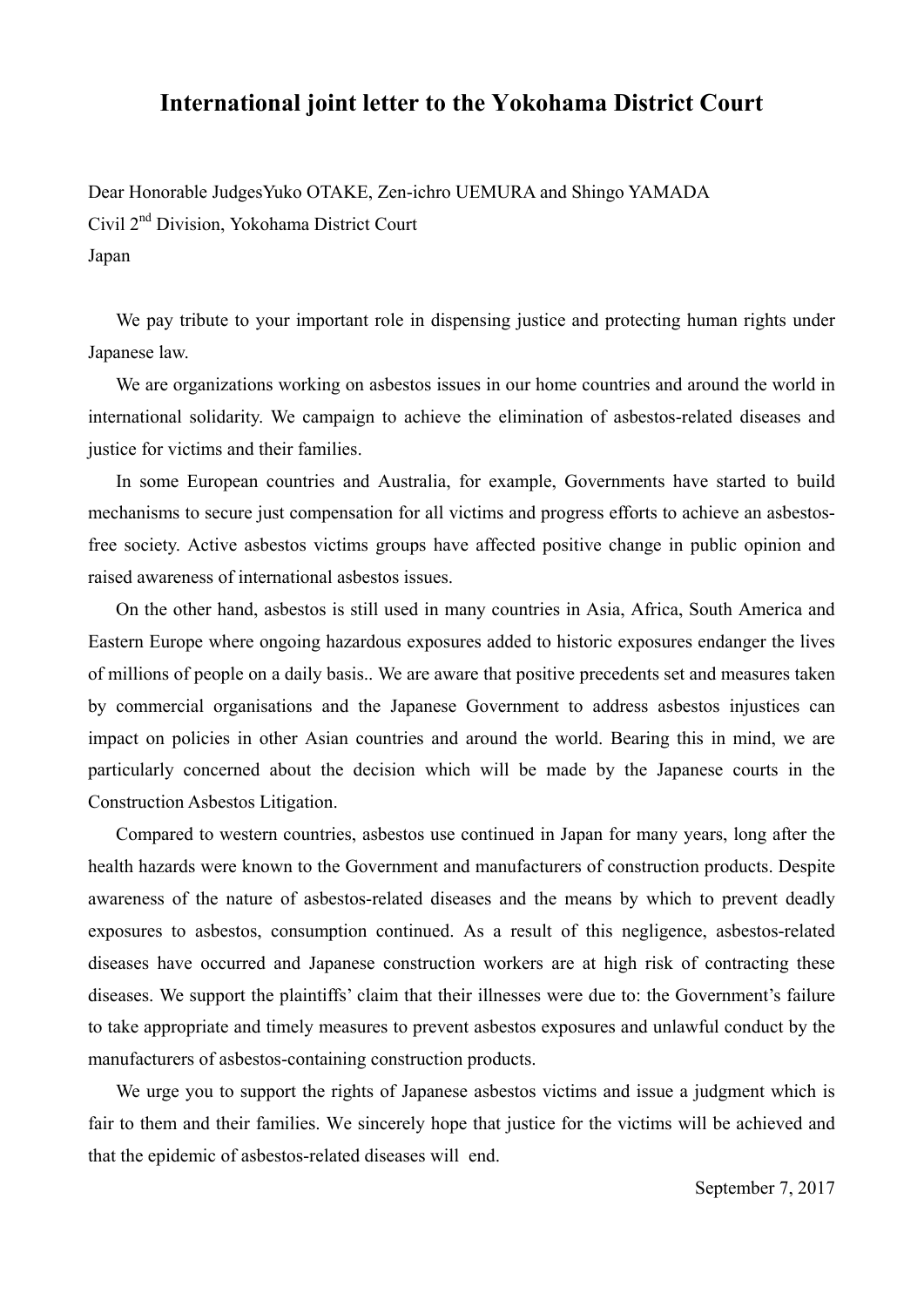Building and Woodworkers International (BWI) https://www.bwint.org/ International Ban Asbestos Secretariat (IBAS) http://ibasecretariat.org/ Asian Ban Asbestos Network (A-BAN) http://anroev.org/aban/ Asia Monitor Resource Centre (AMRC) http://www.amrc.org.hk/ European Federation of Building and Wood Workers (EFBWW) http://www.efbww.org/default.asp?Language=EN Australia: Union Aid Abroad APHEDA http://apheda.org.au/ Australia: Asbestos Diseases Society of Australia Inc (ADSA) http://asbestosdiseases.org.au/ Australia: Asbestos Diseases Advisory Services of Australia Inc (ADASA) http://www.asbestosdiseases.org.au/the-asbestos-diseases-advisory-service-ofaustralia.html Australia: Asbestos Disease Support Society (ADSS) https://www.adss.org.au/ Australia: Construction Forestry Mining Energy Union (CFMEU) https://cg.cfmeu.org.au/ Belgium: Asbestos Victims Association of Belgium (ABEVA)) http://www.abeva.eu/index.php?lang=fr Bazil: Associação Brasileira dos Expostos ao Amianto (ABREA) http://www.abrea.com.br/ Canada: RightOnCanada https://www.rightoncanada.ca/ Canada: United Food and Commercial Workers (UFCW) http://www.ufcw.org/ Canada: Margaret Keith & James Brophy (University of Windsor Sociology department) Germany: Bundesverband der Asbestose Selbsthilfegruppen e.V. (Federal Association of Asbestos Victims Groups) http://www.asbesterkrankungen.de/index.php/startseite.html India: Peoples Training and Research Centre (PTRC) India: Environics Trust http://environicsindia.in/ Indonesia: Local initiative for OSH Network (LION) http://lionindonesia.org/about-us/ Indonesia: Federasi Serikat Buruh Kerakyatan / People's Worker Union Federation (SERBUK) http://serbukindonesia.org/pub/ Netherlands: European Asbestos Forum Foundation http://www.europeanasbestosforum.org/